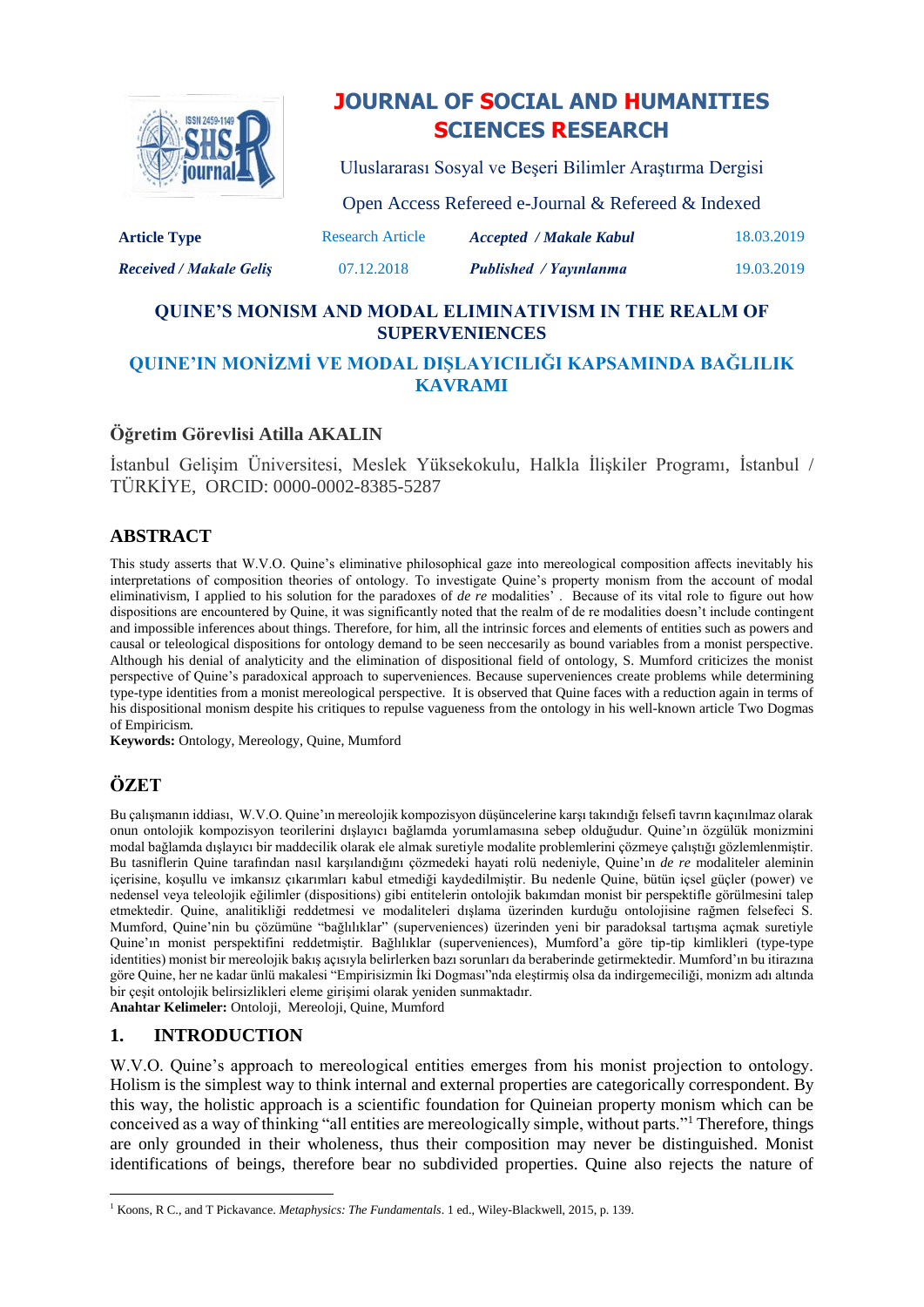analytics and it's allegedly universal (or anthropological) capacities to shape the entities' topological conditions and logical usage of semantics for their representations. This kind of philosophical gaze affects inevitably his interpretations of composition theories of ontology. To represent Quine's property monism from the account of his modality presuppositions and Mumford's objection to the Quinean use of categorical dispositions, we adress:

- 1. From the Quine's interpretations of modalities, we never face with any room for intrinsic dispositions.
- 2. Quine's attempt to see bound variables from a monist perspective.
- 3. Mumford's negations to monist perspective according to Quine's paradoxical approach in the realm of superveniences.

#### **2. QUINE'S TWO DOGMAS AND PROPERTY MONISM**

Firstly, Quine denies analytic/synthetic distinction to make justifications or articulating the syntax in order to communicate. Secondly, in the light of former denial, he rejects the idea that the composition of powers around properties with intrinsic dispositions may not be determined by an *a priori* schemas of a metaphysical background. For this reason, he grasps the two parts of equation distinct. Because, while investigating for a causal change or disposition of entities, we cannot use the copula to predicate oneness and a substantive nature for distinct signs or objects. Quine's gaze "encourages deflationary approaches to ontology, according to which talking about abstract objects need not involve the Platonist picture of entities beyond space and time."<sup>2</sup> Therefore, powers and dispositions can not be identified with their objects universally. However, they may only stand as "perspicuous ontic commitments such as 'to be is to be the value of a bound variable."<sup>3</sup> Holistic gaze against the objects and their dispositions emerges from here. Because for Quine, dispositions only depend on linguistic relations and also they cannot be represented satisfactorily by "stranger entities like innate entities."<sup>4</sup> Thus, Quine's holism here erupts the analytic/synthetic distinction while representing dispositions in language according to their indivisible characteristics which are quantified. According to Hooker, quantification of the bound variables is a Quineian doctrine for ontology and logic. He notes that "the burden of objective reference is now taken over by words of the kind that logicians call bound variables, variables of quantification, namely, words like 'something', 'nothing', 'everything'."<sup>5</sup>

Quine's first challenge in *Two Dogmas,* therefore, is that an interpretation of empiricism that hypothetically applies to analytic/ synthetic distinction in order to give a path to true statements about things. Therefore, he stated "the first dogma is radical reductionism which is an attempt by some philosophical traditions to reduce all external occasions into a sense-datum language."<sup>6</sup> Quine implies that the radical reduction is a habit for empiricist tradition who states "every idea must either originate directly in sense experience or else be compounded of ideas thus originating."<sup>7</sup> As Quine noted Carnap's linguistic project is an attempt to solve that sense-data problem of empiricism by setting some semantical rules on set of experiental qualities. For Quine, semantical rules only emerge from the difficulty to split analytic references from the difficulty in separating analytic statements from synthetic ones in ordinary language. Besides, we are facing the vagueness in the statements out of the realm of synthetic propositions and it makes us to compromise for an artifical semantics.<sup>8</sup> However, for Quine, those rules are inadequate to repeal internal and external distinction of entities due to their vague characteristics. As O'Grady noted, "Quine's chief argument against semantic rules was that they were drawn arbitrarilythere was no behaviouristic or empirical basis for picking out certain kinds of a statement by these rules."<sup>9</sup> Moreover, Quine's analyticity can be grasped as an attempt to make statements and semantical

Jshsr.com Journal of Social and Humanities Sciences Research (ISSN:2459-1149) editor.Jshsr@gmail.com

 $\overline{\phantom{a}}$ <sup>2</sup> Glock, Hans-Johann. "Does Ontology Exist?" *Philosophy* 77, no. 300 (April 2002): 235-60.

<sup>3</sup> Audi, R. *The Cambridge Dictionary of Philosophy*. 3rd ed., Cambridge University Press, 2015, p. 898.

<sup>4</sup> Innate basis for human language [acquisition](http://tureng.com/tr/turkce-ingilizce/acquisition) is also a common for problematic empirical/externalist language theories of Quine. For Chomsky's further essentialis[t acquisition](http://tureng.com/tr/turkce-ingilizce/acquisition) theories such as; universal phrase-structures and Chomsky's refusal to Quinean verbal behaviour see. Chomsky, N. *Language and Mind*. 3rd ed. Cambridge: Cambridge University Press, 2006.

<sup>5</sup> Hooker, C A. "Quine on the Referential Functions of Bound Variables and Quantifiers." *Mind, New Series* 80, no. 320 (1971): 481-96.

<sup>6</sup> Quine, W.V. O. "Main Trends in Recent Philosophy: Two Dogmas of Empiricism." *The Philosophical Review* 60, no. 1 (1951): 20-43.

<sup>7</sup> Ibid., 20-43.

<sup>8</sup> Ibid., 20-43.

<sup>9</sup> O'Grady, P. "Carnap and Two Dogmas of Empiricism." *Philosophy and Phenomenological Research* 59, no. 4 (December 1999): 1015-27.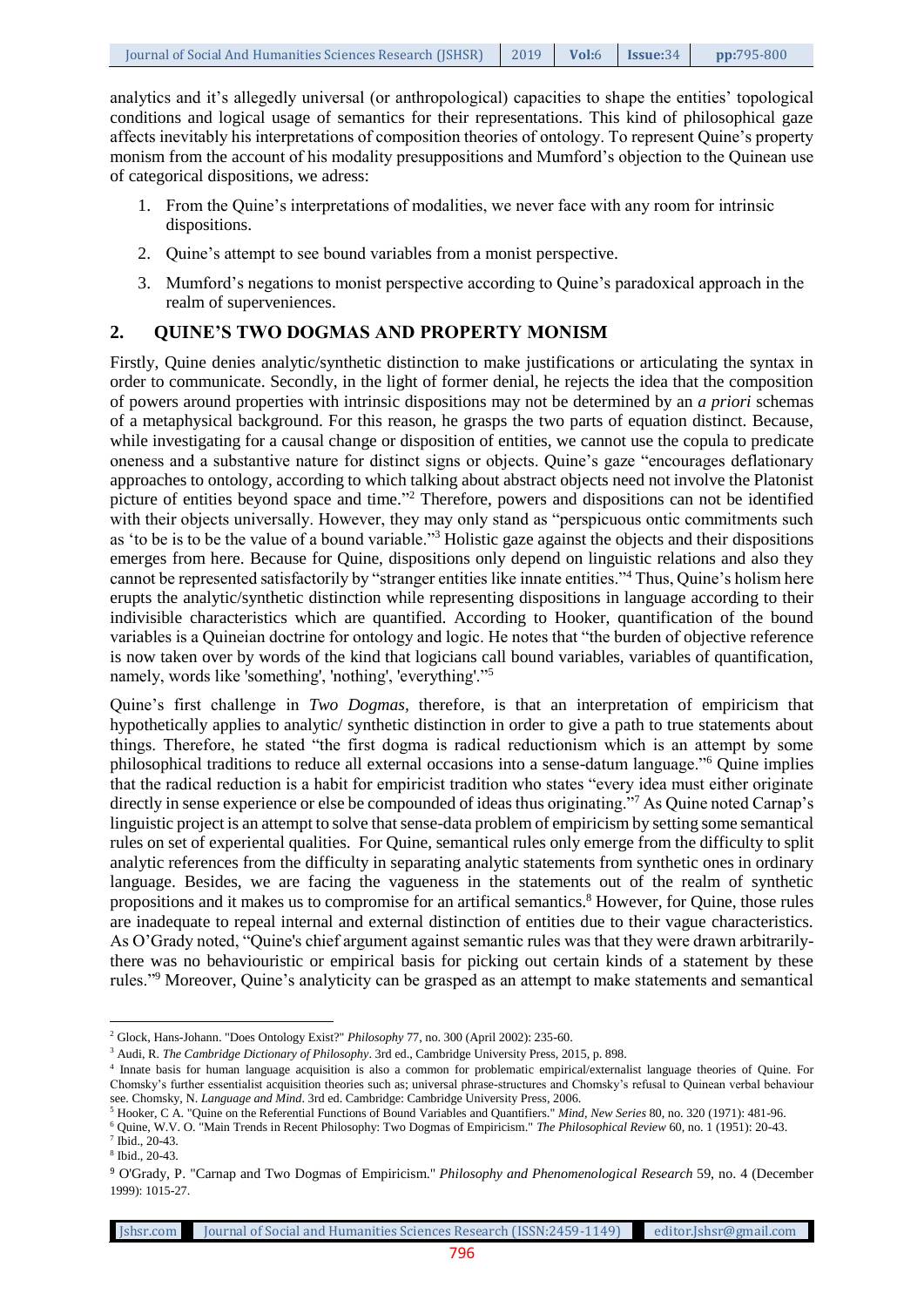rules from a bundle or a 'bound variable'.

Thus, if we presuppose this kind of dualism between logical and philosophical realms then either ontology or science would be impossible. Quine rejected that dogma by complaining about Carnap's ontological position. To him, analytic and synthetic distinction which is presupposed by Carnap, should be abandoned. Quine's recommendation to emancipate from which so-called distinction is holism. Because holism is a way of undoing the arbitrary lines between ontology and science. Consequently, Quine defends that all the statements cannot be separated into factual and linguistic realms. Furthermore, cases of modality cannot be grasped as classical dimensions or possibilities in favor of interpreting them as "the extension of the predicate in each world."<sup>10</sup> From the holistic account, Quine also claims "no robust *de re/de dicto* distinction could be made without giving up the claim that all modality is a conceptual matter."<sup>11</sup> By the light of holism, all the intrinsic forces and elements of entities such as powers and causal or teleological dispositions for ontology demand to be seen as bound variables from a Quineian monist perspective.

#### **3. QUINE'S ANTI-HAECCEITISM: DISPOSITIONS AND DE RE MODALITIES**

This ontological gaze gives him a path to posit an logically extensional mereological position for entities. According to this, they bear no divided properties with themselves, therefore only abstract matters as a whole. "Quine thought part-to-whole structures figured centrally in the ground conception of reality. This kind of nominalism which Quime applied is called as *Class Nominalism*. It refers an existent object either as factual and concrete physical entities or as abstract sets.<sup>12</sup> He only gives permission to access entities from an extensional predication or abstract sets of affairs. To give an example from *Two Dogmas*; "the general terms 'creature with a heart' and 'creature with a kidney'<sup>13</sup> both signify the class of *zoon* in extension, although, they possibly be interpreted as distinct connotations for human life as the abstract forms. In brief, sort projections of Quine give permission only two possible worlds or entities. Thus, those sentences cannot be encountered by a proposition i.e. '*X creature with a heart has the disposition to love somebody*' as *de re* statements. Due to the fact that entities' becoming and changes cannot be exactly open to create limitless dispositional quantifiers on them.

Empirically speaking, entities can alter into the various consequences. Besides, dispositions that predicated might occur in different ways spatiotemporally. For Quine, dispositions for entities are still at the stage of vagueness, therefore we are not free to develop numerous '–ble' quantifiers for entities. In fact, dispositional possible worlds for Quine must keep in the realm of necessary dispositions to be represented by '–ble' quantifiers in a linguistic project. Quine, unlike Carnap, manifests his account ' ble' quantifiers are not translatable ontological commitments nominally for [colloquial](http://tureng.com/tr/turkce-ingilizce/colloquial) usage for people. Instead, from the accounts of holism this gaze can be interpreted as an attempt to give "freedom of scientific inquiry from metaphysical prejudice masked as ontological insight."<sup>14</sup> Furthermore, Quine's investigation for such inquiry can only be depended upon a naturalistic/behavioral explanation of things and also their dispositions. To emphasize the fact that he implies the effect of general and common belief and the limits of verbal dispositions to represent the worldly events and things in general.<sup>15</sup> As Harman noted, Quine considers that "objects correctly treating such a general disposition as a convention deprives the notion of convention of its explanatory force."<sup>16</sup> Thus for Quine, there is no conventional explanation for vague dispositions on objects (or subjects, as well as they, are language-users). Rather, Quine prefers to naming them under a robust explanatory force. Those forces though should refer only to monist structures and well-bounded variables while using abstract concepts or ideas.

Quineian modal dispositions also only allow itself to satisfy *de dicto* inferences. Because *de re*  modalities generally related with a concrete subject or predication. Conversely, modality *de dicto* only manifest itself in the *a priori*, semantic or nominalistic backgrounds. For Quine, "a formula is called modally *de re* iff an individual constant or variable in *A* occurs free in the scope of  $\lceil \n \rceil$ ; otherwise it is

Jshsr.com Journal of Social and Humanities Sciences Research (ISSN:2459-1149) editor.Jshsr@gmail.com

 $\overline{a}$ <sup>10</sup> Cresswell, M J. "Predicate Wormism: A Quineian Account Of De Re Modality." *Logique et Analyse* 212 (December 2010): 449-64.

<sup>&</sup>lt;sup>11</sup> Ibid., 449-64.

<sup>&</sup>lt;sup>12</sup> Meyers, J. "What is Nominalistic Mereology?" *Journal of Philosophical Logic* 43, no. 1 (February 2014): 71-108.

<sup>13</sup> Quine, W.V. O. "Main Trends in Recent Philosophy: Two Dogmas of Empiricism." *The Philosophical Review* 60, no. 1 (1951): 20-43.

<sup>&</sup>lt;sup>14</sup> Alspector-Kelly, M. "On Quine on Carnap on Ontology." *Philosophical Studies: An International Journal for Philosophy in the Analytic Tradition* 102, no. 1 (January 2001): 93-122.

<sup>15</sup> Cahoone, L E. *Cultural Revolutions*. Penn State University Press, 2005, p. 150.

<sup>16</sup> Harman, G. "Analyticity Regained?" *Nous* 30, no. 3 (September 1996): 392-400.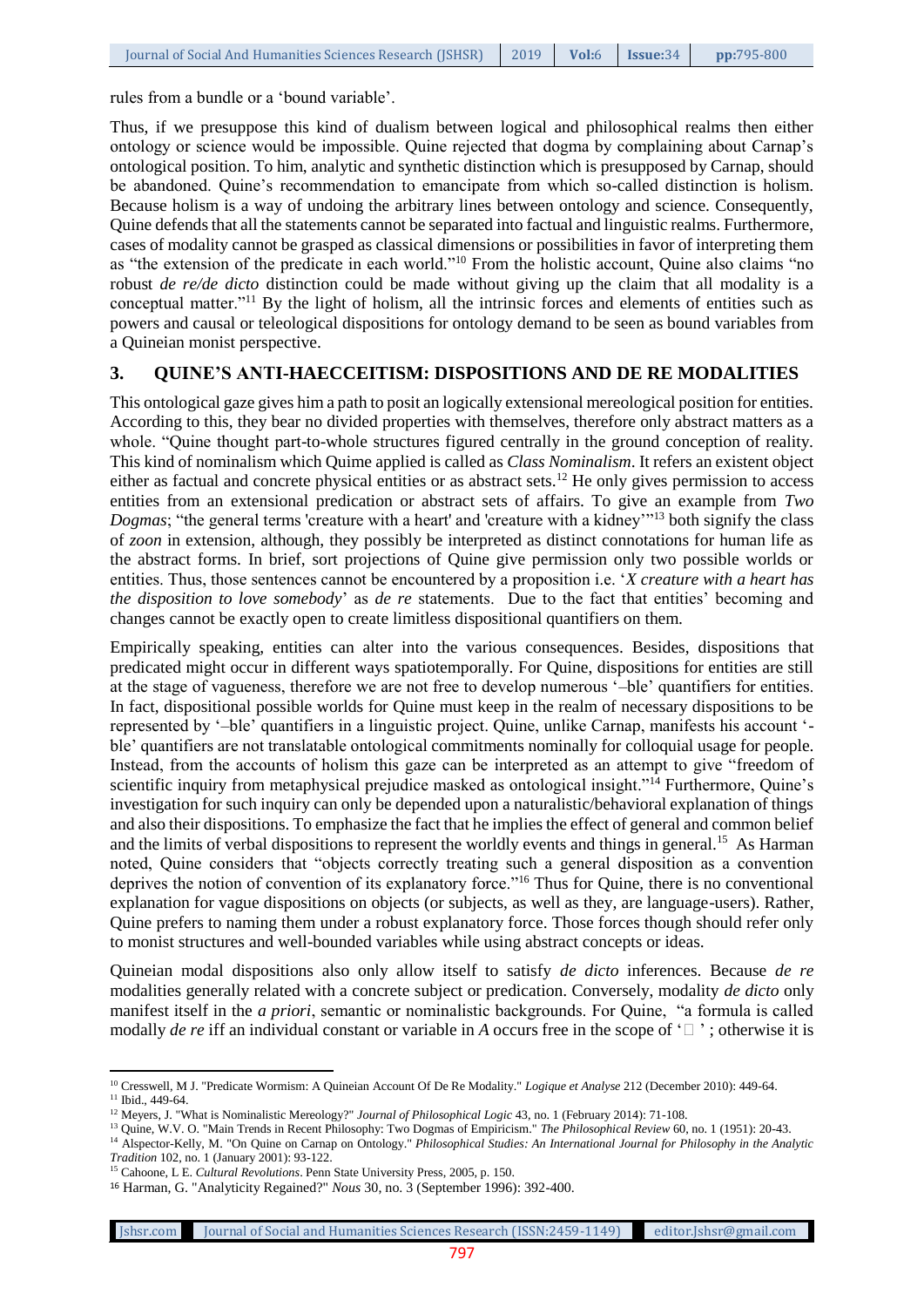called *de dicto*."<sup>17</sup> Hence that, Quine's modal dispositions primarily must acquisite a constant haecceity by its changes' continuity to be categorized as modally *de re*. Kripke also articulated Quine's approach as "rigid designators"<sup>18</sup> and he stated his *necessities aposteriori<sup>19</sup>* from a near perspective from Quine's. As Kripke points out that "they can be known *a priori*' doesn't mean 'must be known *a priori*."<sup>20</sup>

Thus, Quinean attack to *de re* modalities, for Kripke, demands necessity on all possible worlds. When the necessity on all possible worlds reached out, then iff *de re* propositions would be satisfactory.

#### **4. MUMFORD'S ATTACK ON QUINEIAN MODAL ELIMINATIVISM OF SUPERVENIENCES**

According to Drewery, two kinds of gazes sketched out in terms of dispositions; dispositions as properties of objects and dispositions as properties itself.<sup>21</sup> By this account Quineian account, it is not possible to grasp dispositions as properties itself, because properties are not mereological counterparts for Quine's ontology, in favor of his property monism. Secondarily, properties cannot be approached as 'dispositions as properties of objects' because referring objects' properties as dispositions instead of its semantic monist reference, means that representing an analyticity again. Due to it ends up with predicating one more property on an object, therefore we are facing a dogma out of the two: nominalism. In fact, Quine's understanding only gives the path to the possible worlds *de re* only under their necessary occurrences. When their dispositions are observed as necessities, then their opaque and vague properties in our analytic understandings, then it will be bound variables that may be objectively referred. Quine's position here can be interpreted as an "anti-haecceteism."<sup>22</sup> By this way, Quineian attitude can also be regarded as a refusal to Aristotelian correspondence theories (i.e. hylomorphism or substantive approaches by referring ideas<sup>23</sup>) for metaphysics. Because, the analyticity that human being uses here actually derives from a conventional (or maybe historical) intention to naming individuals as bundles, sets or bound variables for interacting around the social sphere. The basis for internal/external correspondences belongs to the realm of analyticity. In this portrait, Quine, "motivates "his modal eliminativism."<sup>24</sup> Because he eliminates all possible worlds to predicate a mereological composition for words and/or objects. Consequently, it can objectively be stated that "Quine's empiricist approach to science ensures that he sees the notion of analyticity as the only hope for clarifying necessity.<sup>"25</sup> Besides, necessity's satisfactory inferences can only depend upon their empirical shreds of evidence. In brief, as Fine noted, "the sentences are names for some special kind of entity.<sup>26</sup> Additionally, those names take their substantial roles for the whole composition role of modal dispositions and also haecceity or substantial periphery on objects can be deducted neither from analyticity (yet *a priori* human capacities) nor from logical conventions.

According to the (modally contingent) nominal variables of logical conventions; every particular disposition is possible and does not include necessity. Because of a concept (or a bound variable for Quine's account) represents any kind of a contingent state in which the dispositions are possible. According to Mumford; the theory of possible worlds claims that all the entities have some sort of dispositions in accordance with the idea of "pandispositionalism"<sup>27</sup>, which connects all the entities to a causal conclusion and also enables us to think independently from the bundles or sets. Pandispositionalism manifests itself in the contingency of all powers' changes. Mumford uses Popper<sup>28</sup> as a reference where the concept of bundle or set is temporary. Temporarily, dispositions turn into the

 $\overline{\phantom{a}}$ <sup>17</sup> Schurz, G. "Alethic Modal Logics and Semantics." In *A Companion to Philosophical Logic, edited* by D. Jacquette, 445-46. Massachusetts: Wiley-Blackwell, 2005.

<sup>18</sup> Ibid., 445-446.

<sup>19</sup> Ibid., 445-446.

<sup>20</sup> Kripke, S. *Naming and Necessity*. 12th ed., Harvard University Press, 2001, p. 35.

<sup>21</sup> Drewery, A. "Dispositions and Ceteris Paribus Laws." *The British Journal for the Philosophy of Science* 52, no. 4 (December 2001): 723- 33.

<sup>&</sup>lt;sup>22</sup> Fine, K. "Model Theory for Modal Logic Part I: The "de re/de dicto" Distinction." *Journal of Philosophical Logic* 7, no. 1 (January 1978): 125-56.

<sup>&</sup>lt;sup>23</sup> 'Hylomorphism' here was used as Manning displayed the theme of matter and form which is committed by Aristotle and Peripathetic tradition. See. Manning, G. "The History of "Hylomorphism"." *Journal of the History of Ideas* 74, no. 2 (April 2013): 173-87.

<sup>24</sup> McLeod, S K. *Modality and Anti-Metaphysics*. 1 ed., Routledge Revivals, 2001, p. 36.

<sup>25</sup> Ibid., 35.

<sup>26</sup> Fine, K. "The Role of Variables." *The Journal of Philosophy* 100, no. 12 (December 2013): 605-31.

<sup>27</sup> Mumford, S. "Passing Powers Around." *The Monist* 92, no. 1 (January 2009): 94-111.

<sup>28</sup> Ibid., 94-111. See. Popper, K R. *The Logic of Scientific Discovery*. 2nd ed. New York: Routledge, 2002.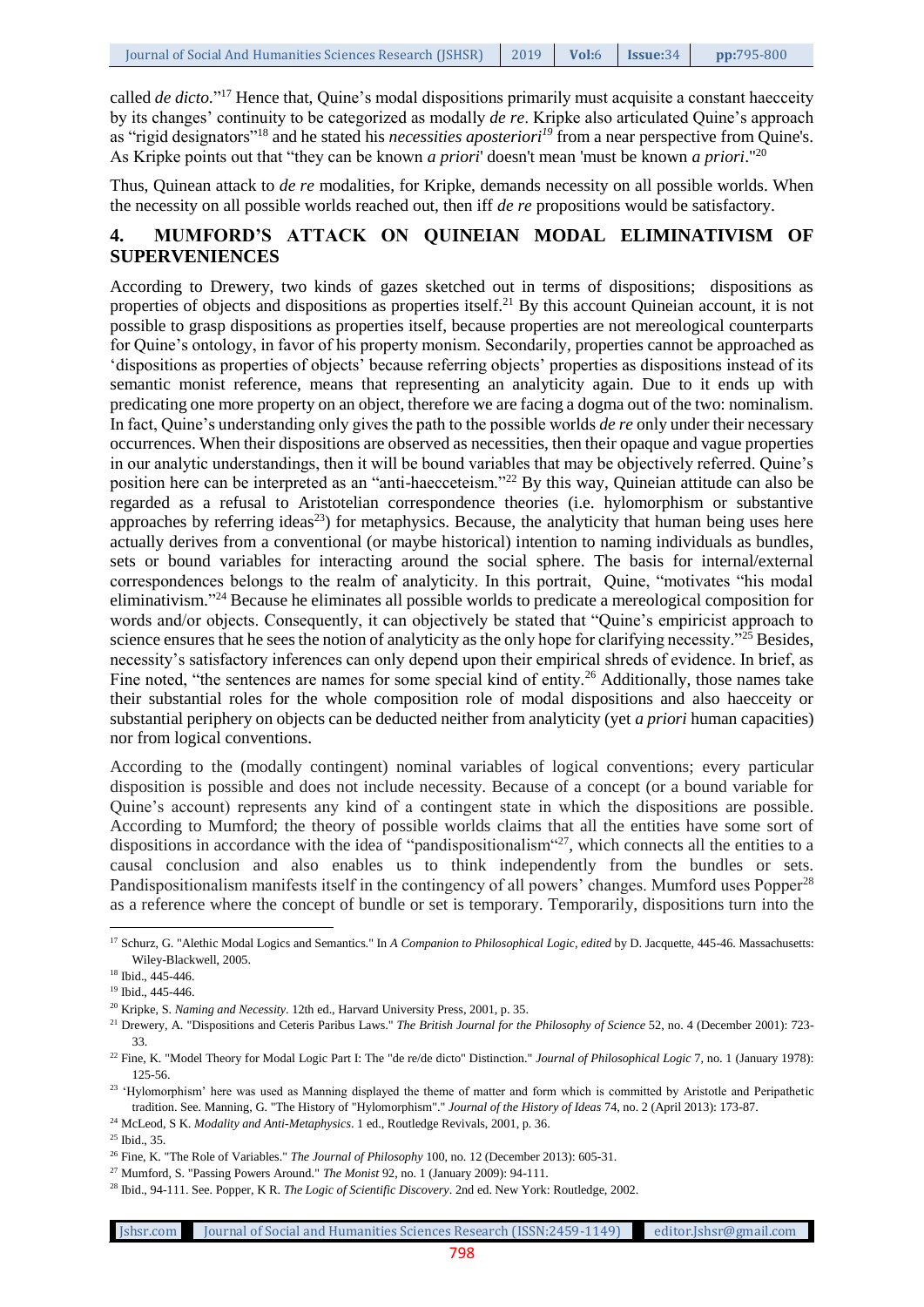new powers and Popper recommends here to give them a proper truth function in terms of a *dispositional property monism<sup>29</sup>* (so properties' exact ontological positions only depend on the momentum). E.g. all properties that make water possible by the inductive method that can be reunited after being separated from each other, which is the contingency of being a composition without a particular set or bundle. The powers do not hold the entities, the entities travel around the forces. Thus the forces are irreducible, as Hume claims (irreducible power) that we can not achieve a definitive conclusion about the next state as an inductive event, we can only show the possible worlds by predicting the forces around the event. In spite of that, Quine's ontological position differs from Humeist perspective, because of the internal impressions' refers only to the analyticity. Apart from that, those impressions cannot be regarded as truth functions for bound variables or Rylean "inference-tickets"<sup>30</sup> for such ontological commitment.

S. Mumford has a critique on Quine's approach to dispositions from the realm of superveniences. Because Quineian property monism doesn't allow to bound variables' discernibility. However, according to Mumford, Quine's property monism over his bound variables create new ways. of. thinking about. categorical properties.<sup>31</sup> Because this kind of metaphysical gaze, can simply be regarded as act of dealing with the vagueness. When such vagueness is presupposed, the move of reducing dispositional categories in favor of categorical properties. Mellor's implication picturing dispositional properties' reduction specifically, supposing that all the fragile things satisfies fragility's reduction sentences even if they are not sharing the familiar properties.<sup>32</sup> Mumford's objection to such reductionism rooted from the concept he referred "supervenience". According to Davidson the concept of supervenience is conceived "as a thesis about the relations between properties or characteristics or respects - e.g. mental and physical properties - which he understands.<sup> $33$ </sup> Hence, to give a metaphysical ground for supervenience, applying the bound variables becoming to a significant case. Because predicating the position of a type-type identical on superveniences is a crucial failure for Quineian eliminativism. "Generally, one realm of properties, facts, events, sentences, or models supervenes on another just in case the latter determines the former; just in case, that is, the constitution of the former."<sup>34</sup> Mumford attacks to Quine's categorical property monism which reflected from his analyticity paradigm. Mumford states his objection on supervenience and identification as below;

"Identity alone would not secure the supervenience of dispositions upon categorical bases, nor the converse. If, however, dispositions can be shown to supervene on categorical bases, then a reduction of the dispositional is possible. I argue now that an alleged supervenience between the dispositional and the categorical is an empty notion; thus the reduction of dispositions to their putative bases is equally empty."<sup>35</sup>

Therefore, Quine's modal eliminativism remains primarily as the activity of emptying the ontological bases of dispositions. Superveniences occurring as a new type of events or occasions however, they are still being reduced by a bound identity extensionally for Quine's theory. The problem here for Mumford is failure to distinct subvenient and the supervenient while positing a type-type identification in the name of a monist ontological position<sup>36</sup>

#### **5. CONCLUSION**

In the light of Mumford's projection, if a property is only identical with itself according to the property monism, then when it supervenes on another one, it will continue to remain identical. So the dispositions around superveniences are cut out from the scenery of modal possibilities and are eliminated and/or reduced. For Mumford, in Quine's scenario of ontology, we are only facing with a modal eliminativism to fix the dispositions into a monist property structure. Therefore as Mumford emphasized, Quine's approach is "not as saying anything about ontology."<sup>37</sup> Consequently, Quine's categorical property monism is deflated by the realm of superveniences according to Mumford's rejection. We can summarize the fact by stating two main objections:

 $\overline{\phantom{a}}$ <sup>29</sup> Mumford, S. "Dispositions, Supervenience and Reduction." *The Philosophical Quarterly* 44, no. 177 (October 1994): 419-38.

<sup>&</sup>lt;sup>30</sup> Mellor, D H. "The Semantics and Ontology of Dispositions." *Mind* 109, no. 436 (October 2000): 757-80.

<sup>31</sup> Mumford, S. (1994)., Ibid., 419-38.

<sup>&</sup>lt;sup>32</sup> Mellor, D H. "The Semantics and Ontology of Dispositions." *Mind* 109, no. 436 (October 2000): 757-

<sup>33</sup> Shagrir, O. "Supervenience and Anomalism are Compatible." *Dialectica* 65, no. 2 (June 2011): 241-66.

<sup>34</sup> Bonevac, D. "Supervenience and Ontology." *American Philosophical Quarterly* 25, no. 1 (January 1988): 37-47.

<sup>35</sup> Mumford, S. (1994)., Ibid., 419-38.

<sup>36</sup> Ibid.

 $^\mathrm{37}$  Ibid.